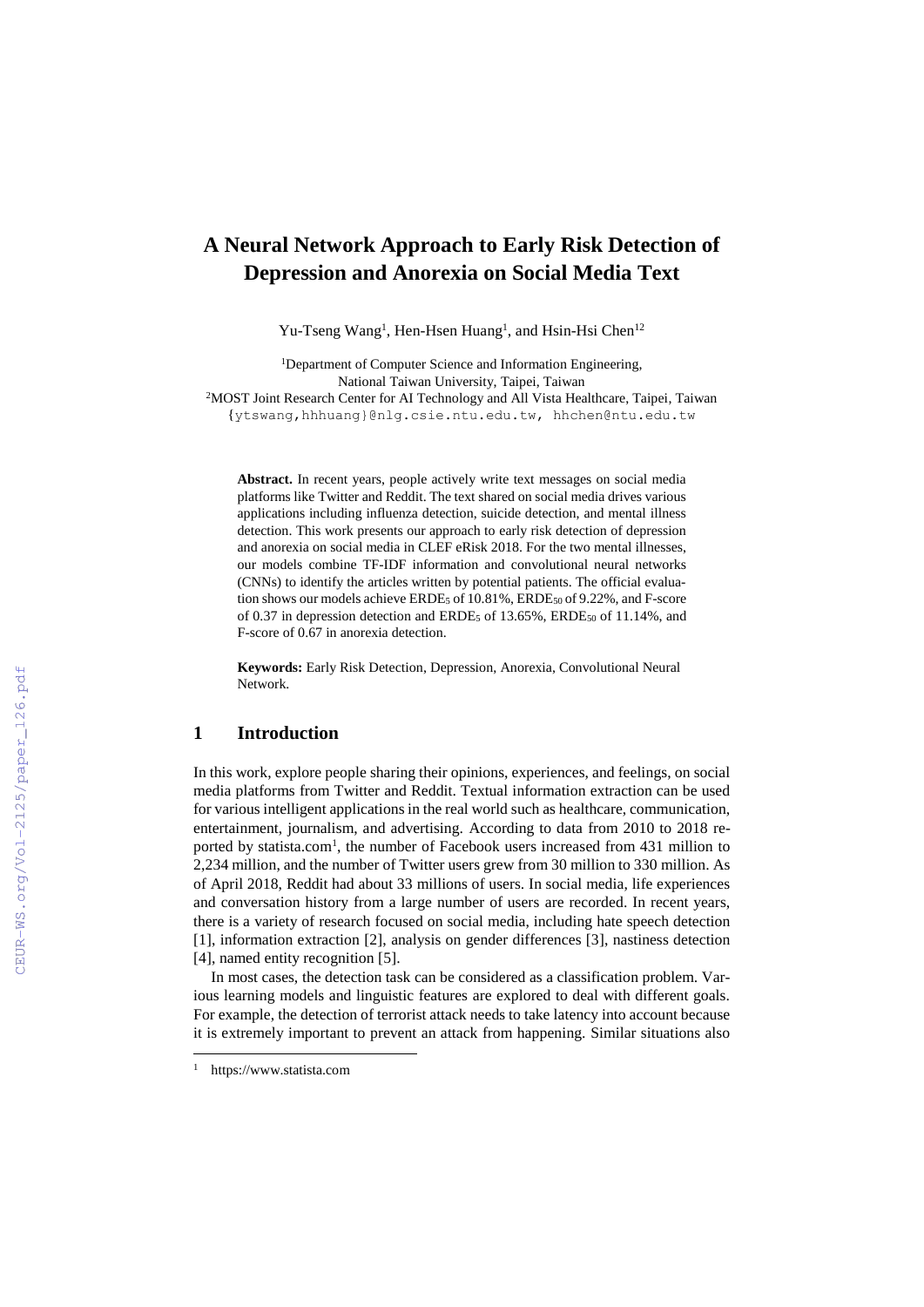hold in the detection of illnesses. In CLEF eRisk 2018<sup>2</sup>, two tasks on early risk detection of mental illnesses are conducted. The goal is to find out potential patients of depression and anorexia as early as possible. In other words, we aim not only to accurately predict if a social media user is a patient of depression/anorexia, but also to minimize the revealed user information. In contrast to usual detection tasks, early risk detection is more challenging. In this work, we conduct an analysis on the datasets and propose a neural network-based approach to the two detection tasks. The rest of this paper is organized as follows. Section 2 briefly describes the CLEF eRisk 2018 task and the dataset. We present our model in Section 3. In Section 4, experimental results are discussed. Section 5 concludes this work.

# **2 CLEF eRisk 2018 Task**

#### **2.1 Task Description**

Early risk prediction on the Internet (eRisk), which started since 2017, is a task held in the Conference and Labs of the Evaluation Forum (CLEF) based on the consideration that automatic detection models could be applied to identify the risk as early as possible to help people avoid becoming victims of mental illnesses. In eRisk 2017 [6], a pilot task on the detection of depression is conducted, and the metrics including precision (P), recall (R), F1-score, and Early Risk Detection Error (ERDE) [7] are used for evaluation.

In this year, eRisk 2018 extends eRisk 2017 by introducing another mental illness, anorexia, to detect. In addition, the dataset of depression detection is also extended. Both tasks are organized in training stage and test stage. The training data is the writing history of users who are labeled as either risk or safe. The test data is composed of ten chunks released sequentially. For each chunk of a user's data, the model has to make a decision among three choices: (1) The model does not want to emit a decision on this user in this time. (2) The model emits a risk on this user. (3) The model emits a nonrisk on this user. In Chunk 10, the last chunk, the undecided users should be determined as either risk or non-risk.

#### **2.2 Datasets**

 $\overline{a}$ 

In eRisk 2018[8], the datasets on depression and anorexia are released. Table 1 shows the statistics of the training sets. The posts and comments on Reddit, submitted by normal and risk users, are collected. In both datasets, we observe that the average submission per user in the normal group is higher than that in the risk group. On the other hand, the average length per submission in the normal group is lower than that in the risk group. Compared with Table 2, where the statistics of the test sets are shown, similar phenomena are also observed.

<sup>2</sup> http://early.irlab.org/index.html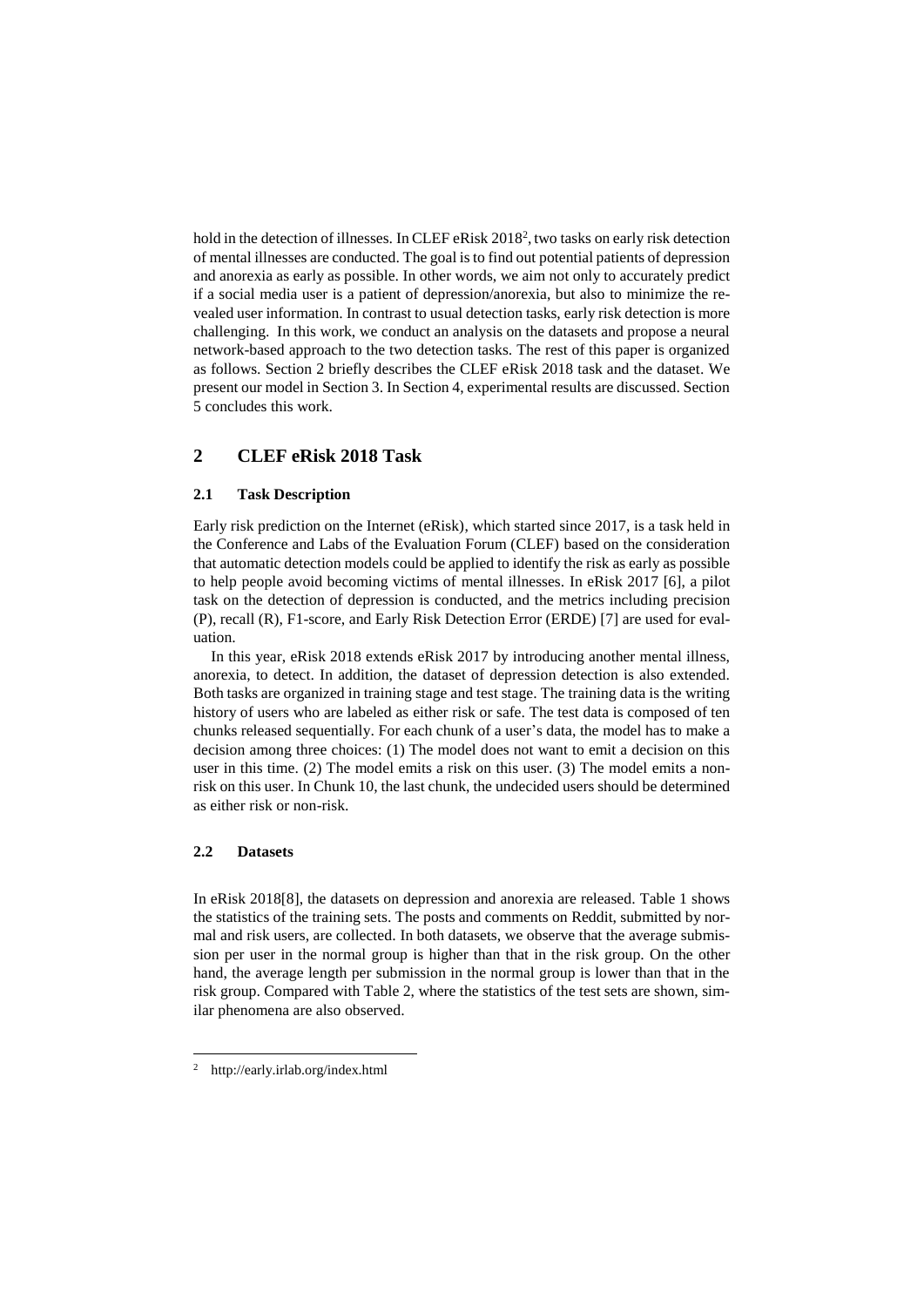**Table 1.** Statistics of the training sets.

|                         | Depression       |         | Anorexia |          |
|-------------------------|------------------|---------|----------|----------|
|                         | Non-Risk<br>Risk |         | Risk     | Non-Risk |
| Number of subjects      | 135              | 752     | 20       | 132      |
| Number of submissions   | 49,557           | 481,837 | 7.452    | 77,514   |
| Submissions per subject | 367.1            | 640.7   | 372.6    | 587.2    |
| Words per submission    | 27.4             | 21.8    |          | 20.9     |

| <b>Table 2.</b> Statistics of the test sets. |  |
|----------------------------------------------|--|
|----------------------------------------------|--|

|                         |                  | Depression | Anorexia |          |  |
|-------------------------|------------------|------------|----------|----------|--|
|                         | Non-Risk<br>Risk |            | Risk     | Non-Risk |  |
| Number of subjects      | 79               | 741        | 41       | 279      |  |
| Number of submissions   | 40,665           | 504.523    | 17.422   | 151,364  |  |
| Submissions per subject | 514.7            | 680.9      | 424.9    | 542.5    |  |
| Words per submission    | 27.6             | 23.7       | 35.7     | 20.9     |  |

The words with the highest TF-IDF score in the risk and the normal groups in both datasets are listed in Table 3. The top words of the anorexia patients, marked as bold, denote cues to the illness.

| Rank-            |           | Depression  | Anorexia        |           |  |
|------------------|-----------|-------------|-----------------|-----------|--|
| ing              | Risk      | Non-Risk    | <b>Risk</b>     | Non-Risk  |  |
| 1                | hair      | putt        | study           | item      |  |
| $\boldsymbol{2}$ | weight    | dispenser   | eatingdisorders | id        |  |
| $\overline{3}$   | https     | tf          | sex             | nbsp      |  |
| $\overline{4}$   | jpg       | restrict_sr | sister          | spoiler   |  |
| 5                | skin      | 3a          | stress          | men       |  |
| 6                | bed       | 27          | hair            | business  |  |
| $\overline{7}$   | health    | keys        | white           | car       |  |
| 8                | water     | author      | im              | food      |  |
| 9                | control   | trade       | stomach         | law       |  |
| 10               | kill      | search      | unhealthy       | music     |  |
| 11               | mother    | site        | 15              | win       |  |
| 12               | youtube   | data        | world           | state     |  |
| 13               | baby      | season      | afraid          | content   |  |
| 14               | boyfriend | film        | buy             | message   |  |
| 15               | knew      | sex         | calorie         | fight     |  |
| 16               | asked     | movies      | red             | open      |  |
| 17               | kid       | sort        | game            | film      |  |
| 18               | dad       | books       | gaining         | wikipedia |  |
| 19               | op        | children    | girl            | girl      |  |
| 20               | pay       | wikipedia   | girlfriend      | subreddit |  |

**Table 3.** Top 20 words with highest TF-IDF score from test data.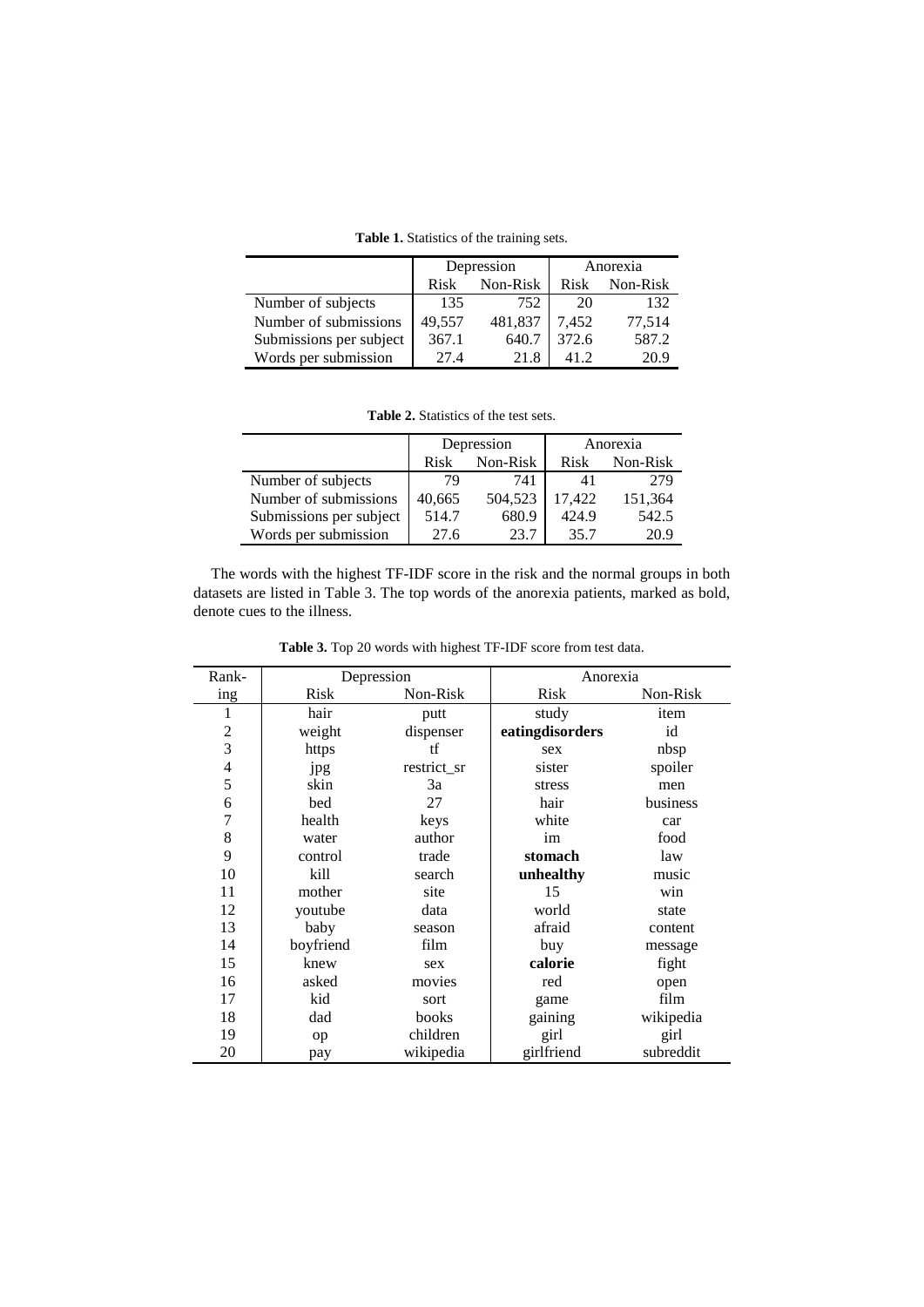For each user, their posts/comments are equally divided into 10 chunks based on the chronological order. Each post/comment or WRITING includes four fields: TITLE, DATE, INFO and TEXT. TITLE is the post title. For a comment, TITLE is always empty. INFO means the source of the message. TEXT is the body of the post/comment. The number of posts/comments varies from user to user. Moreover, there is no consensus on the total time of writing. Since it is difficult to obtain the standardized time as feature, our models take the information from only TITLE and TEXT into account.

### **2.3 Evaluation**

F-score and ERDE are the major metrics used in CLEF eRisk. Equation 1 shows the formula of F-score, where  $\beta = 1$ . ERDE complementally rewards early alerts because F-score is unaware of time. Equation 2 shows the latency cost function  $lc_0(k)$ , where  $k$ is the number of textual items giving the answer, also called delay *k* times, and *o* is the parameter that controls the cost rate. The relationship between *k* and *o* is shown in Fig. 1. For a true negative or a true positive prediction, the ERDE is zero; for a false negative prediction, the ERDE is one; for a false positive prediction, the ERDE is set by Equation 3. In eRisk 2018, the averaged  $ERDE_5$  and the averaged  $ERDE_{50}$  are employed to evaluate the performance.

$$
F_{\beta} = \frac{(1+\beta^2) \times \text{true positive}}{(1+\beta^2) \times \text{true positive} + \beta^2 \times \text{false negative} + \text{false positive}} \tag{1}
$$

$$
lc_o(k) = 1 - \frac{1}{1 + e^{k - o}}
$$
 (2)

$$
ERDEtrue positive = lco(k) \times true positive
$$
 (3)



**Fig. 1.** Latency cost functions  $lc_5(k)$  and  $lc_{20}(k)$ .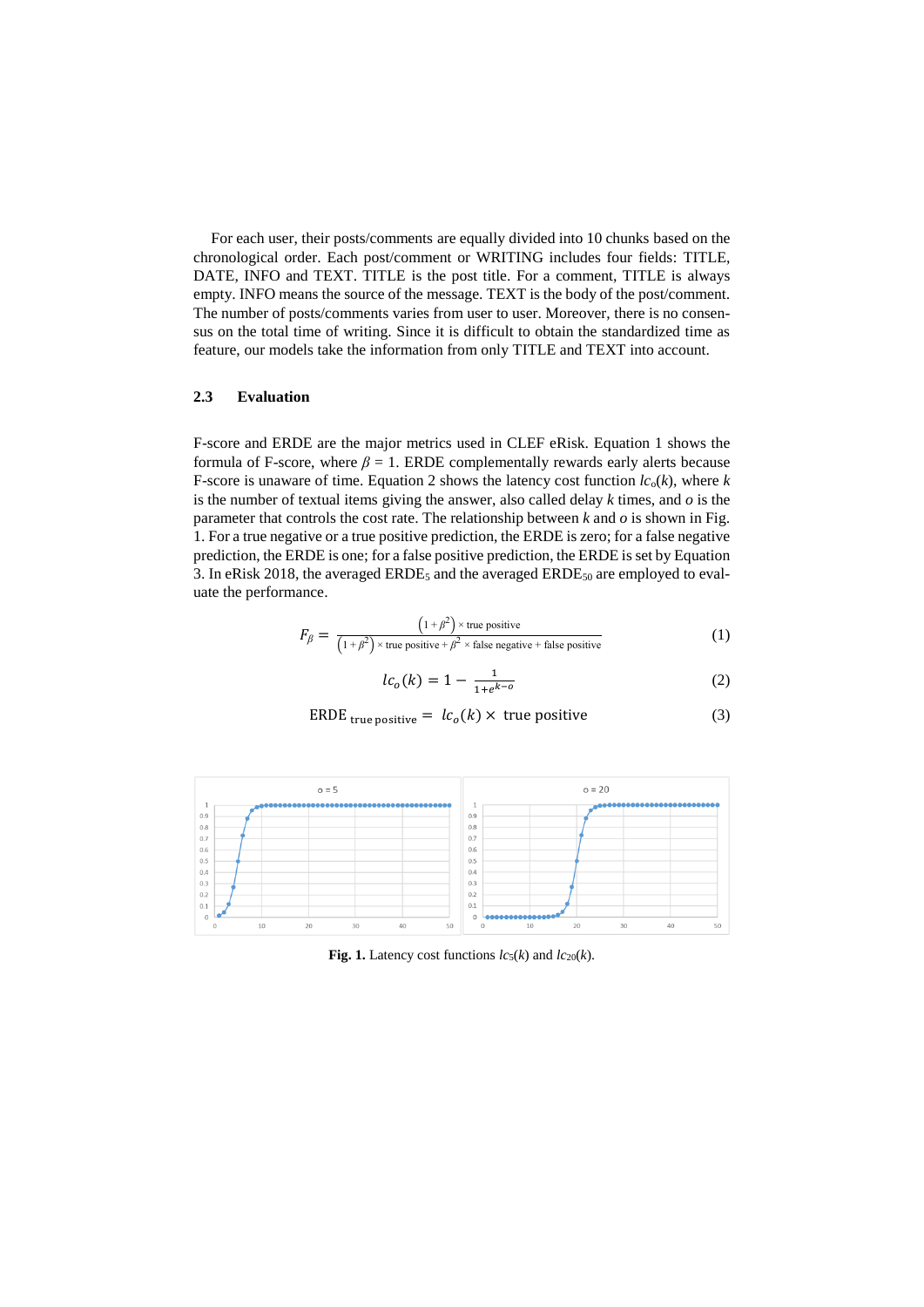# **3 Proposed Method**

We formulate the detection task as the problem of sentence classification. A classifier based on convolutional neural network (CNN) [9] is proposed and trained on the depression and the anorexia datasets. Scikit-learn [10] is also used for computing the TF-IDF for each word in both datasets.

### **3.1 Training Model**

The dataflow of the training procedure is shown in Fig. 2. We first compute the TF-IDF for each word, and remove the words with low TF-IDF score in the sentence. Finally, the sentence classifier is trained with the refined sentences. The details are listed as follows.

**Keyword Selection.** See Fig. 2 (a), we select the top 300 words with the highest TF-IDF, calculated in the risk documents. The toolkit TF-IDF Vectorizer is used to index and convert each word to a unique integer in the range between 1 and 300.

**Sentence Representation.** The contents in TITLE and in TEXT from a WRITING are concatenated as a sequence of words. We discard the words other than the top 300 keywords. The rest of the sequence will be trained to encode as a vector by using the CNN-based sentence encoder. This step is important to convert an instance into a vector and an example of sentence encoding in Figure 2 (b).

**Model Training.** We regard the posts/comments written by risk users as positive instances, and those written by normal users as negative instances. Then, we train the CNN model<sup>3</sup> to identify the potential patients and model architecture is shown in Figure 2 (c).

 $\overline{a}$ 

<sup>3</sup> https://github.com/Shawn1993/cnn-text-classification-pytorch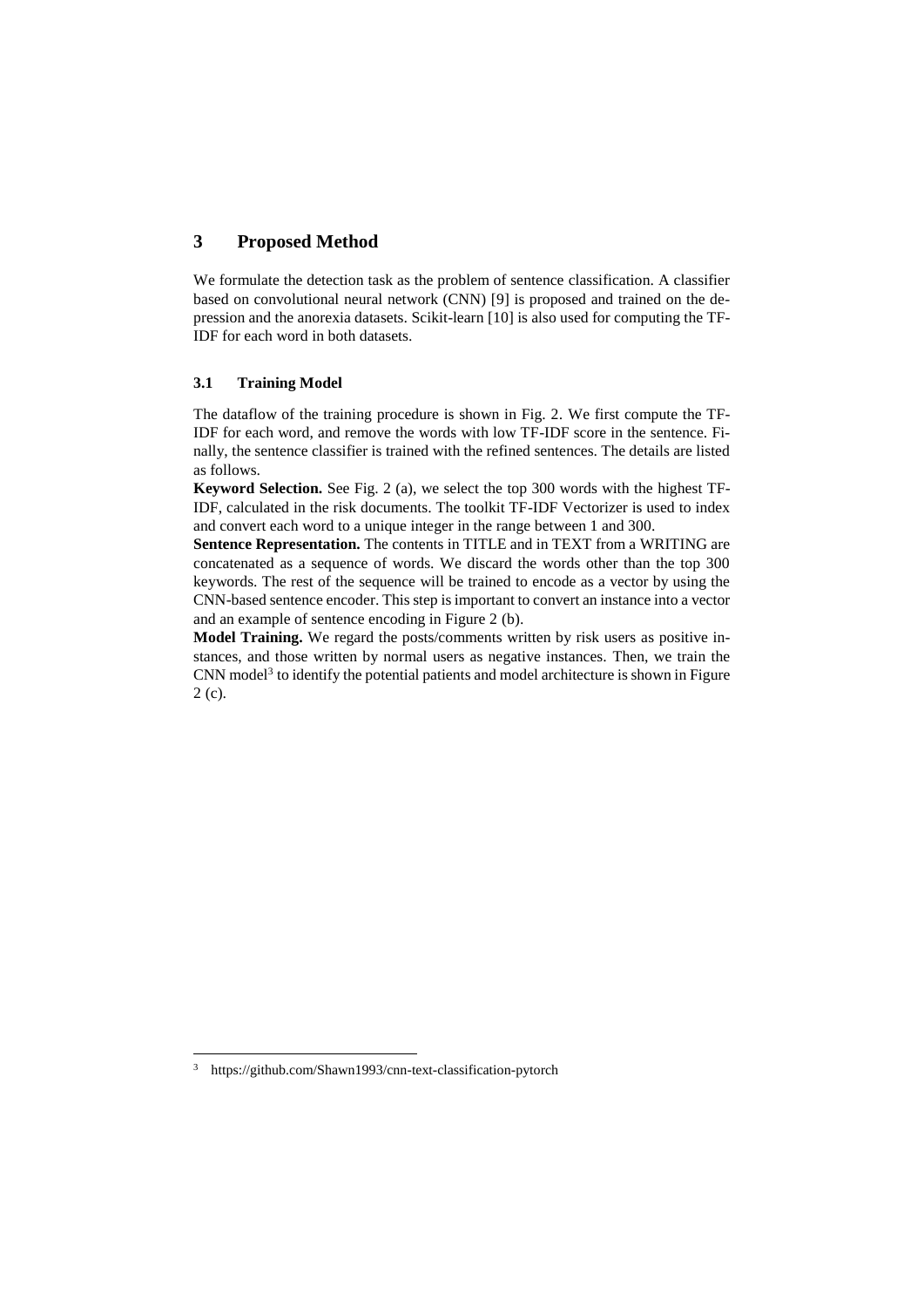

**Fig. 2.** Dataflow of the training procedure.

### **3.2 Prediction Strategy**

Based on the binary classification results, we design a strategy to predict the high-risk users as early as possible. First, we perform the CNN classifier to predict every post/comment in a chunk of a user. See Table 4. We emit a risk on this user if more than  $\theta_1$  of posts/comments are labeled as positive. On the other hand, we emit a nonrisk on this user if less than  $\theta_2$  of posts/comments are labeled as negative. Otherwise, we do not emit on this user except in the last chunk. In the last chuck, we emit a risk on the user if more than *θ*<sub>3</sub> of posts/comments are labeled as positive. Otherwise, a nonrisk is emitted. The thresholds  $\theta_1$ ,  $\theta_2$ , and  $\theta_3$  are real values between 0 and 1. We tune them with the development set.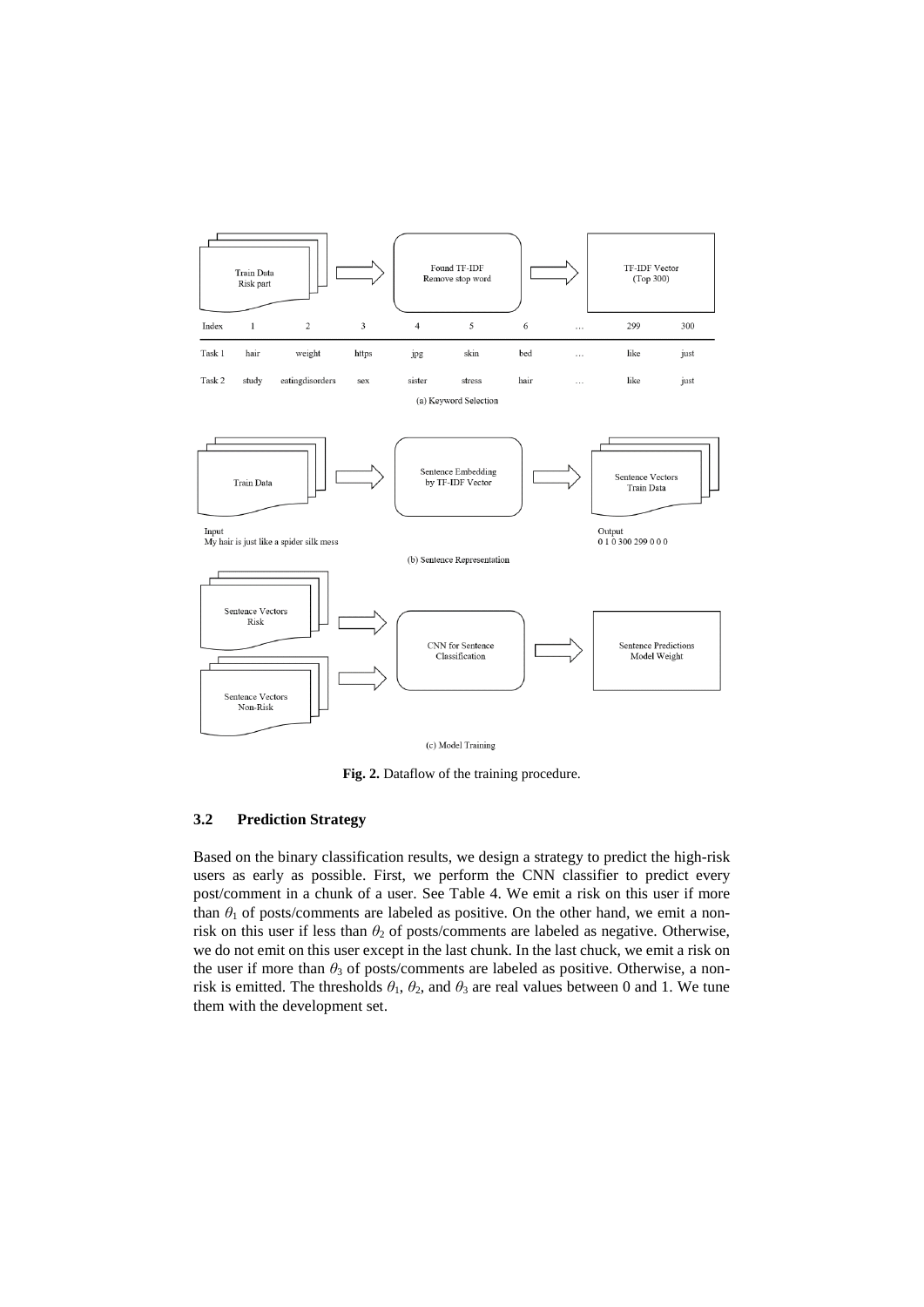

# **4 Experimental Results**

After the last chunk submitted, scoreboard reports [8] shows performance with ERDE<sub>5</sub>, ERDE50, Precision, Recall, and F-score. We compare our performance (denoted as TBS) with those of leading teams in the depression task and the anorexia task in Table 5 and Table 6, respectively. In terms of ERDE5, the performance of our model in depression detection is better than that in anorexia detection.

There are different leading models in terms of  $ERDE_5$ ,  $ERDE_{50}$ ,  $F1$ ,  $P$  and  $R$ . There is a tradeoff between the different goals. The model with higher F-score usually suffers from poor ERDE<sub>5</sub>. In addition, the performances of the same models in the depression and the anorexia tasks are inconsistent. This result reveals the difference between these two mental illnesses. Overall, early risk detection is challenging, especially when multiobjectives are needed to optimize.

|  |  |  | <b>Table 5.</b> Results of the depression task. |  |
|--|--|--|-------------------------------------------------|--|
|--|--|--|-------------------------------------------------|--|

| Team           | Model | ERDE <sub>5</sub> | $ERDE_{50}$ | F1   |      |      |
|----------------|-------|-------------------|-------------|------|------|------|
| <b>UNSL</b>    | А     | 8.78              | 7.39        | 0.38 | 0.48 | 0.32 |
| FHDO-BCSG      | B     | 9.50              | 6.44        | 0.64 | 0.64 | 0.65 |
| <b>RKMVERI</b> |       | 9.81              | 9.08        | 0.48 | 0.67 | 0.38 |
| <b>TBS</b>     | А     | 10.81             | 9.22        | 0.37 | 0.29 | 0.52 |
| UDC            | B     | 15.79             | 11.95       | 0.18 | 0.10 | 0.95 |

**Table 6.** Results of the anorexia task.

| Team        | Model | ERDE <sub>5</sub> | $ERDE_{50}$ | F1   |      |      |
|-------------|-------|-------------------|-------------|------|------|------|
| <b>UNSL</b> | В     | 11.40             | 7.82        | 0.61 | 0.75 | 0.51 |
| FHDO-BCSG   | Е     | 11.98             | 6.61        | 0.85 | 0.87 | 0.83 |
| <b>FHDO</b> | D     | 12.15             | 5.96        | 0.81 | 0.75 | 0.88 |
| <b>UNSL</b> | D     | 12.93             | 9.85        | 0.79 | 0.91 | 0.71 |
| <b>TBS</b>  | А     | 13.65             | 11.14       | 0.67 | 0.60 | 0.76 |